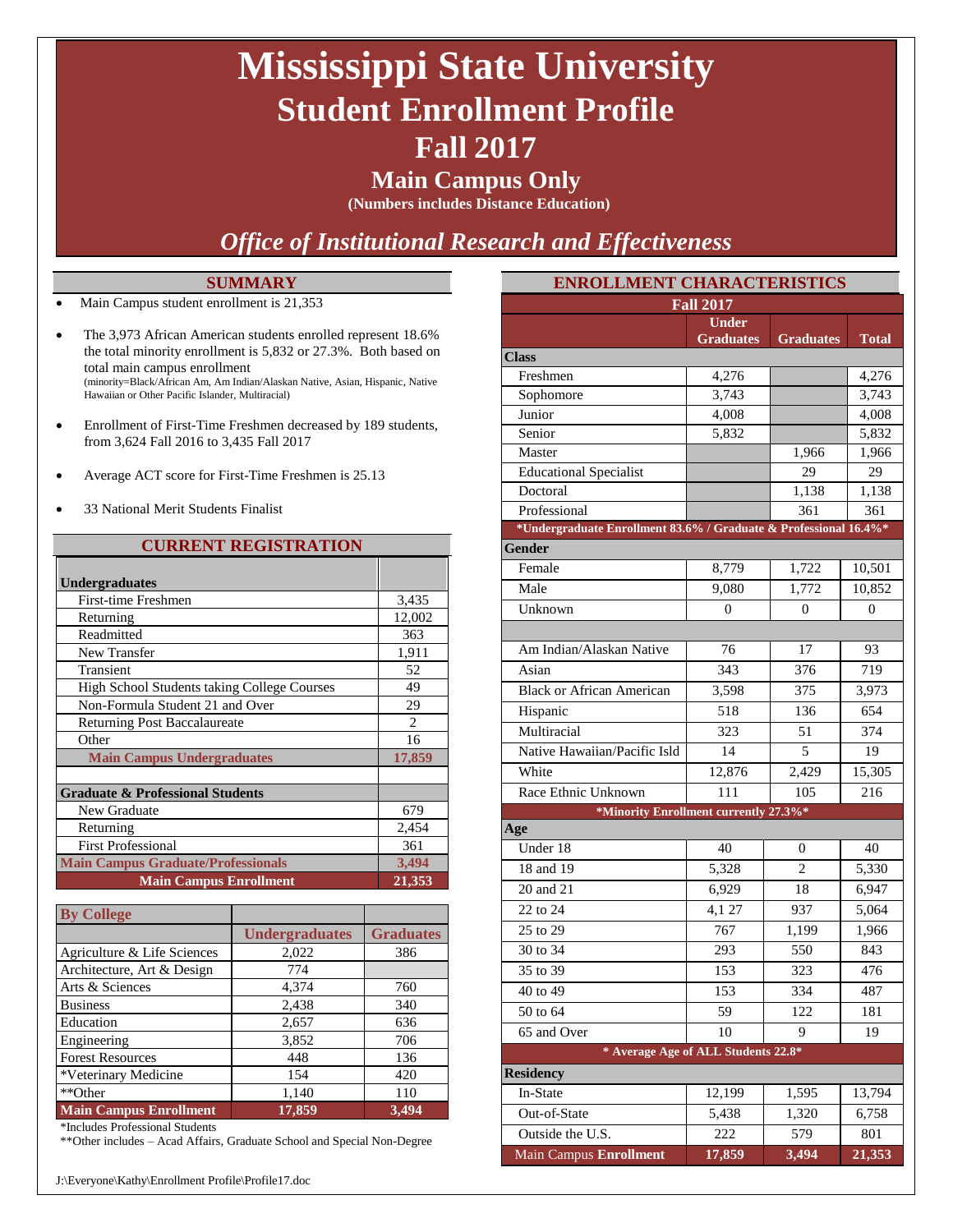### **ENROLLMENT TRENDS**

**Mississippi counties with the highest student enrollment:**

| Oktibbeha<br>Madison<br>Rankin<br>• Students enrolled from adjacent states: | 1,085<br>1,056<br>925 | Hinds<br>DeSoto<br>Harrison | 850<br>839<br>650 |
|-----------------------------------------------------------------------------|-----------------------|-----------------------------|-------------------|
| Alabama                                                                     | 1,462                 | Louisiana                   | 328               |
| Tennessee                                                                   | 1,357                 | Arkansas                    | 199               |

#### **Currently students are enrolled from 80 countries. The following countries have the largest enrollment:**

| China | 120 | Morocco   | 58 |
|-------|-----|-----------|----|
| India | 117 | Iran      | 38 |
| Nepal | 69  | Sri Lanka | 38 |

|      | <b>MAIN CAMPUS ENROLLMENT</b> |                                   |              |  |  |  |
|------|-------------------------------|-----------------------------------|--------------|--|--|--|
|      | <b>Fall Semesters</b>         |                                   |              |  |  |  |
| Year | <b>Undergraduates</b>         | Graduates/<br><b>Professional</b> | <b>Total</b> |  |  |  |
| 2006 | 11,697                        | 2,725                             | 14,422       |  |  |  |
| 2007 | 12,660                        | 3,578                             | 16,238       |  |  |  |
| 2008 | 13,490                        | 3,637                             | 17,127       |  |  |  |
| 2009 | 14,135                        | 3,857                             | 17,992       |  |  |  |
| 2010 | 15,073                        | 3,962                             | 19,035       |  |  |  |
| 2010 | 15,073                        | 3,962                             | 19,035       |  |  |  |
| 2011 | 15,845                        | 3,985                             | 19,830       |  |  |  |
| 2012 | 15,944                        | 3,866                             | 19,810       |  |  |  |
| 2013 | 15,993                        | 3,643                             | 19,636       |  |  |  |
| 2014 | 16,128                        | 3,507                             | 19,635       |  |  |  |
| 2015 | 17,053                        | 3,376                             | 20,429       |  |  |  |
| 2016 | 17,687                        | 3,440                             | 21,127       |  |  |  |
| 2017 | 17.859                        | 3,494                             | 21,353       |  |  |  |

|                        | Fall<br>2017<br>$\frac{0}{0}$ | Fall<br>2016<br>$\frac{6}{9}$ | Fall<br>2015<br>$\frac{0}{0}$ | Fall<br>2014<br>$\frac{0}{0}$ | Fall<br>2013<br>$\frac{6}{9}$ | Fall<br>2012<br>$\frac{6}{10}$ |
|------------------------|-------------------------------|-------------------------------|-------------------------------|-------------------------------|-------------------------------|--------------------------------|
| Black/African Am       | 18.61%                        | 18.90                         | 18.99                         | 18.83                         | 19.22                         | 20.17                          |
| Am Ind/Alaskan Native  | 0.44%                         | 0.36                          | 0.44                          | 0.44                          | 0.53                          | 0.46                           |
| Asian                  | 3.37%                         | 1.34                          | 1.30                          | 1.34                          | 1.25                          | 1.23                           |
| Hispanic               | 3.06%                         | 2.75                          | 2.46                          | 2.28                          | 2.00                          | 1.88                           |
| White                  | 71.68%                        | 70.93                         | 70.90                         | 70.89                         | 70.98                         | 70.06                          |
| Native Hawaiian/Pac Is | 0.09%                         | 0.08                          | 0.07                          | 0.09                          | 0.10                          | 0.08                           |
| Multiracial            | 1.75%                         | 1.56                          | 1.44                          | 1.36                          | 1.27                          | 1.13                           |
| Non-Resident Alien     | **                            | 3.68                          | 3.78                          | 3.97                          | 3.78                          | 3.82                           |
| Race/Ethnic Unknown    | 1.01%                         | 0.40                          | 0.61                          | 0.80                          | 0.87                          | 1.19                           |

\*\*Per IHL we no longer report Non-Resident as a race group

- The highest undergraduate program enrollment is in Kinesiology (KINE) with 1,234 students, followed by Biological Sciences (BIO) with 996 students
- The highest graduate enrollment program is in Geosciences (GG) with 361 students, followed by Engineering (ENGR) with 209 students
- The professional student enrollment in Veterinary Medicine (DVM) is 361
- Undeclared undergraduate student enrollment (UND) is 1,060

e\Kathy\Enrollment Profile\Profile17.do Unclassified - graduate student enrollment (UNC) is 110

#### **COMMUNITY COLLEGES**

 Total of 1,911 new transfer students enrolled for Fall 2017 semester. Of those 1,446 were from Mississippi Community Colleges, compared to 1,307 for Fall 2016 semester:

#### **NEW UNDERGRADUATE TRANSFERS From Mississippi Community Colleges**

| Coahoma Community College                | $\mathfrak{D}$ |
|------------------------------------------|----------------|
| Copiah-Lincoln Community College         | 62             |
| <b>East Central Community College</b>    | 96             |
| East Mississippi Community College       | 198            |
| <b>Hinds Community College</b>           | 144            |
| <b>Holmes Community College</b>          | 134            |
| Itawamba Community College               | 220            |
| Jones County Junior College              | 122            |
| Meridian Community College               | 62             |
| Mississippi Delta Community College      | 26             |
| Mississippi Gulf Coast Community College | 117            |
| Northeast Mississippi Community College  | 102            |
| Northwest Mississippi Community College  | 95             |
| Pearl River Community College            | 40             |
| Southwest Mississippi Community College  | 26             |
| <b>Main Campus</b>                       | 1,446          |

#### **ACT INFORMATION**

• First-Time Entering Freshmen enrollment decreased from 3,624 for Fall 2016 to 3,435 for Fall 2017. The average ACT score of first-time freshmen is 25.13

#### **ACT COMPOSITE SCORE**

| Category                  | <b>Average</b> | High | Low |
|---------------------------|----------------|------|-----|
| Total First-Time Freshmen | 25.13          | 36   | 14  |
| First-Time Males          | 24.68          | 36   | 14  |
| <b>First-Time Females</b> | 25.62          | 36   | 14  |

| <b>Average Score by Section</b>   |       |
|-----------------------------------|-------|
| English                           | 25.54 |
| Mathematics                       | 23.76 |
| Reading                           | 25.99 |
| Natural Science                   | 24.86 |
| <b>Average Score by Race</b>      |       |
| <b>Black or African American</b>  | 21.14 |
| American Indian/Alaskan Native    | 23.22 |
| Asian                             | 26.14 |
| Hispanic                          | 24.63 |
| White                             | 26.34 |
| Native Hawaiian/Pacific Islander  |       |
| Multiracial                       | 25.04 |
| Race/Ethnic Unknown               | 24.53 |
| <b>Average Score by Residency</b> |       |
| In-State                          | 24.77 |
| Out-of-State                      | 25.68 |
| Outside the U.S.                  | 23.94 |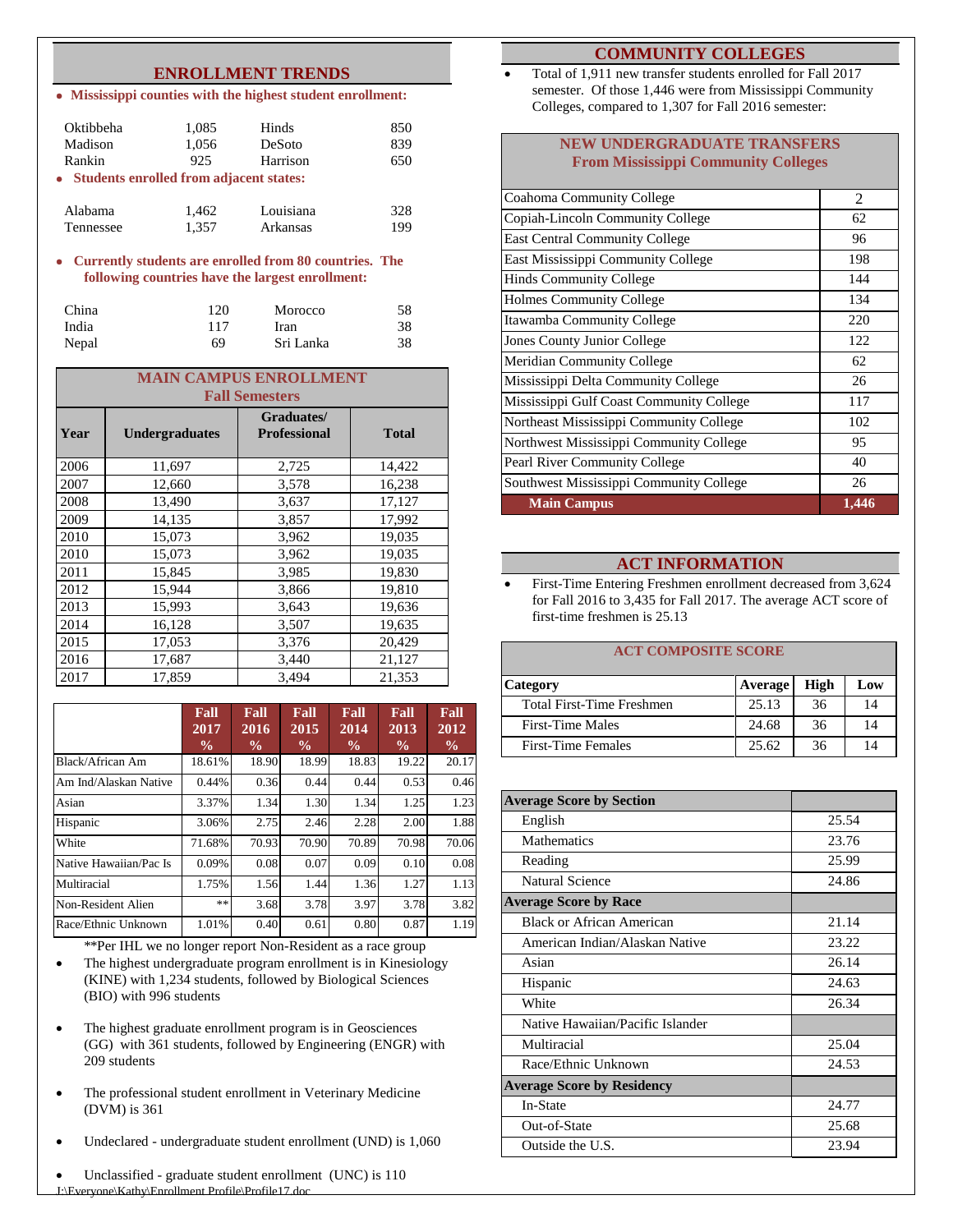## **Enrollment by College by Major Main Campus Only (includes Distance Education) Fall 2017**

| <b>Agriculture &amp; Life Sciences</b><br><b>ADS</b><br>371<br>Animal & Dairy Science<br><b>AEE</b><br>Ag Extension Education<br>20<br><b>AELC</b><br>Ag Educ, Leadership & Comm<br>46<br><b>AETB</b><br>118<br>Agri Engineering Technology & Business<br>AGB<br>142<br>Agribusiness<br>Agribusiness Management<br>3<br><b>AGBM</b><br>$AGN$<br>Agronomy<br>117<br>$\rm{AGR}$<br>Agriculture<br>35<br>58<br>$\rm{AGS}$<br><b>Agricultural Science</b><br>89<br><b>AIS</b><br><b>Agricultural Information Sciences</b><br>$\overline{20}$<br><b>ALSC</b><br><b>Agricultural Life Sciences</b><br>29<br><b>BCH</b><br>Biochemistry<br>431 | 371<br>20<br>46<br>118<br>142<br>3 |
|-----------------------------------------------------------------------------------------------------------------------------------------------------------------------------------------------------------------------------------------------------------------------------------------------------------------------------------------------------------------------------------------------------------------------------------------------------------------------------------------------------------------------------------------------------------------------------------------------------------------------------------------|------------------------------------|
|                                                                                                                                                                                                                                                                                                                                                                                                                                                                                                                                                                                                                                         |                                    |
|                                                                                                                                                                                                                                                                                                                                                                                                                                                                                                                                                                                                                                         |                                    |
|                                                                                                                                                                                                                                                                                                                                                                                                                                                                                                                                                                                                                                         |                                    |
|                                                                                                                                                                                                                                                                                                                                                                                                                                                                                                                                                                                                                                         |                                    |
|                                                                                                                                                                                                                                                                                                                                                                                                                                                                                                                                                                                                                                         |                                    |
|                                                                                                                                                                                                                                                                                                                                                                                                                                                                                                                                                                                                                                         |                                    |
|                                                                                                                                                                                                                                                                                                                                                                                                                                                                                                                                                                                                                                         |                                    |
|                                                                                                                                                                                                                                                                                                                                                                                                                                                                                                                                                                                                                                         | 117                                |
|                                                                                                                                                                                                                                                                                                                                                                                                                                                                                                                                                                                                                                         | 35                                 |
|                                                                                                                                                                                                                                                                                                                                                                                                                                                                                                                                                                                                                                         | 147                                |
|                                                                                                                                                                                                                                                                                                                                                                                                                                                                                                                                                                                                                                         | 20                                 |
|                                                                                                                                                                                                                                                                                                                                                                                                                                                                                                                                                                                                                                         | $\overline{29}$                    |
|                                                                                                                                                                                                                                                                                                                                                                                                                                                                                                                                                                                                                                         | 431                                |
| <b>CULY</b><br>Culinology<br>20                                                                                                                                                                                                                                                                                                                                                                                                                                                                                                                                                                                                         | 20                                 |
| Environmental Economics & Mgt<br><b>EEM</b><br>14                                                                                                                                                                                                                                                                                                                                                                                                                                                                                                                                                                                       | 14                                 |
| $\,8\,$<br><b>ESAS</b><br>Environmental Sci in Ag System                                                                                                                                                                                                                                                                                                                                                                                                                                                                                                                                                                                | $8\,$                              |
| ${\rm FDM}$<br>Fashion Design & Merchandising<br>117<br>2                                                                                                                                                                                                                                                                                                                                                                                                                                                                                                                                                                               | 119                                |
| <b>FSNH</b><br>Food Science, Nutrition, Health Promotion<br>127                                                                                                                                                                                                                                                                                                                                                                                                                                                                                                                                                                         | 127                                |
| <b>HDFS</b><br>132<br>31<br>Human Development & Family Sci                                                                                                                                                                                                                                                                                                                                                                                                                                                                                                                                                                              | 163                                |
| HO<br>Horticulture<br>64                                                                                                                                                                                                                                                                                                                                                                                                                                                                                                                                                                                                                | 64                                 |
| $_{\rm HS}$<br><b>Human Sciences</b><br>38                                                                                                                                                                                                                                                                                                                                                                                                                                                                                                                                                                                              | 38                                 |
| LA<br>Landscape Architecture<br>71<br>11                                                                                                                                                                                                                                                                                                                                                                                                                                                                                                                                                                                                | 82                                 |
| $\overline{27}$<br><b>LAC</b><br>Landscape Contracting                                                                                                                                                                                                                                                                                                                                                                                                                                                                                                                                                                                  | $\overline{27}$                    |
| <b>LFSC</b><br>Life Sciences<br>16                                                                                                                                                                                                                                                                                                                                                                                                                                                                                                                                                                                                      | 16                                 |
| <b>MOLB</b><br>Molecular Biology<br>10                                                                                                                                                                                                                                                                                                                                                                                                                                                                                                                                                                                                  | 10                                 |
| <b>NFSH</b><br>Food Science, Nutrition, Health Promotion<br>86                                                                                                                                                                                                                                                                                                                                                                                                                                                                                                                                                                          | 86                                 |
| PO<br><b>Poultry Science</b><br>70                                                                                                                                                                                                                                                                                                                                                                                                                                                                                                                                                                                                      | 70                                 |
| <b>PSS</b><br>Plant & Soil Sciences<br>85                                                                                                                                                                                                                                                                                                                                                                                                                                                                                                                                                                                               | 85                                 |
| <b>TOTAL Agriculture &amp; Life Sciences</b><br>386<br>2,022                                                                                                                                                                                                                                                                                                                                                                                                                                                                                                                                                                            | 2,408                              |
| Architecture, Art & Design                                                                                                                                                                                                                                                                                                                                                                                                                                                                                                                                                                                                              |                                    |
| <b>ARC</b><br>201<br>Architecture                                                                                                                                                                                                                                                                                                                                                                                                                                                                                                                                                                                                       | 201                                |
| <b>ART</b><br>103<br>Art                                                                                                                                                                                                                                                                                                                                                                                                                                                                                                                                                                                                                | 103                                |
| 154<br><b>BCS</b><br><b>Building Construction Science</b>                                                                                                                                                                                                                                                                                                                                                                                                                                                                                                                                                                               | 154                                |
| ID<br>123<br>Design                                                                                                                                                                                                                                                                                                                                                                                                                                                                                                                                                                                                                     | 123                                |
|                                                                                                                                                                                                                                                                                                                                                                                                                                                                                                                                                                                                                                         | 36                                 |
| Pre-Architecture<br>36<br><b>PARC</b>                                                                                                                                                                                                                                                                                                                                                                                                                                                                                                                                                                                                   | 157                                |
| 157<br><b>UART</b><br>Undeclared-Art                                                                                                                                                                                                                                                                                                                                                                                                                                                                                                                                                                                                    |                                    |
| 774<br><b>TOTAL Architecture, Art &amp; Design</b>                                                                                                                                                                                                                                                                                                                                                                                                                                                                                                                                                                                      | 774                                |
| Arts & Sciences                                                                                                                                                                                                                                                                                                                                                                                                                                                                                                                                                                                                                         |                                    |
| 54<br>AN<br>Anthropology                                                                                                                                                                                                                                                                                                                                                                                                                                                                                                                                                                                                                | 54                                 |
| <b>APAN</b><br><b>Applied Anthropology</b><br>41                                                                                                                                                                                                                                                                                                                                                                                                                                                                                                                                                                                        | 41                                 |
| 37<br>APSY<br><b>Applied Psychology</b>                                                                                                                                                                                                                                                                                                                                                                                                                                                                                                                                                                                                 | 37                                 |
| $\overline{55}$<br><b>BIO</b><br><b>Biological Sciences</b><br>996                                                                                                                                                                                                                                                                                                                                                                                                                                                                                                                                                                      | 1,051                              |
| <b>BSIS</b><br><b>Interdisciplinary Studies</b><br>204                                                                                                                                                                                                                                                                                                                                                                                                                                                                                                                                                                                  | 204                                |
| CH<br>123<br>67<br>Chemistry                                                                                                                                                                                                                                                                                                                                                                                                                                                                                                                                                                                                            | 190                                |
| CO<br>540<br>Communication                                                                                                                                                                                                                                                                                                                                                                                                                                                                                                                                                                                                              | 540                                |
| COG<br>Cognitive Sciences<br>$\mathfrak{Z}$                                                                                                                                                                                                                                                                                                                                                                                                                                                                                                                                                                                             | $\mathfrak{Z}$                     |
| $\mathop{\rm CRIM}\nolimits$<br>$\overline{\text{Criminology}}$<br>257                                                                                                                                                                                                                                                                                                                                                                                                                                                                                                                                                                  | 257                                |
| Earth and Atmospheric Sciences<br>$\operatorname{EASC}$<br>27                                                                                                                                                                                                                                                                                                                                                                                                                                                                                                                                                                           | 27                                 |
| $\rm ECAS$<br>Economics - A&S<br>23                                                                                                                                                                                                                                                                                                                                                                                                                                                                                                                                                                                                     | $\overline{23}$                    |
| EN<br>108<br>$27\,$<br>English                                                                                                                                                                                                                                                                                                                                                                                                                                                                                                                                                                                                          | 135                                |
| ${\rm FL}$<br>Foreign Language<br>13<br>29                                                                                                                                                                                                                                                                                                                                                                                                                                                                                                                                                                                              | 42                                 |
| <b>GBIO</b><br><b>General Biology</b><br>36                                                                                                                                                                                                                                                                                                                                                                                                                                                                                                                                                                                             | 36                                 |
| GG<br>Geosciences<br>467<br>231                                                                                                                                                                                                                                                                                                                                                                                                                                                                                                                                                                                                         | 698                                |
| $\operatorname{GLA}$<br>General Liberal Arts<br>3                                                                                                                                                                                                                                                                                                                                                                                                                                                                                                                                                                                       | $\mathfrak{Z}$                     |
| $\overline{5}$<br>GSC<br>General Science                                                                                                                                                                                                                                                                                                                                                                                                                                                                                                                                                                                                | $\overline{5}$                     |

.athy\Enrollment Profile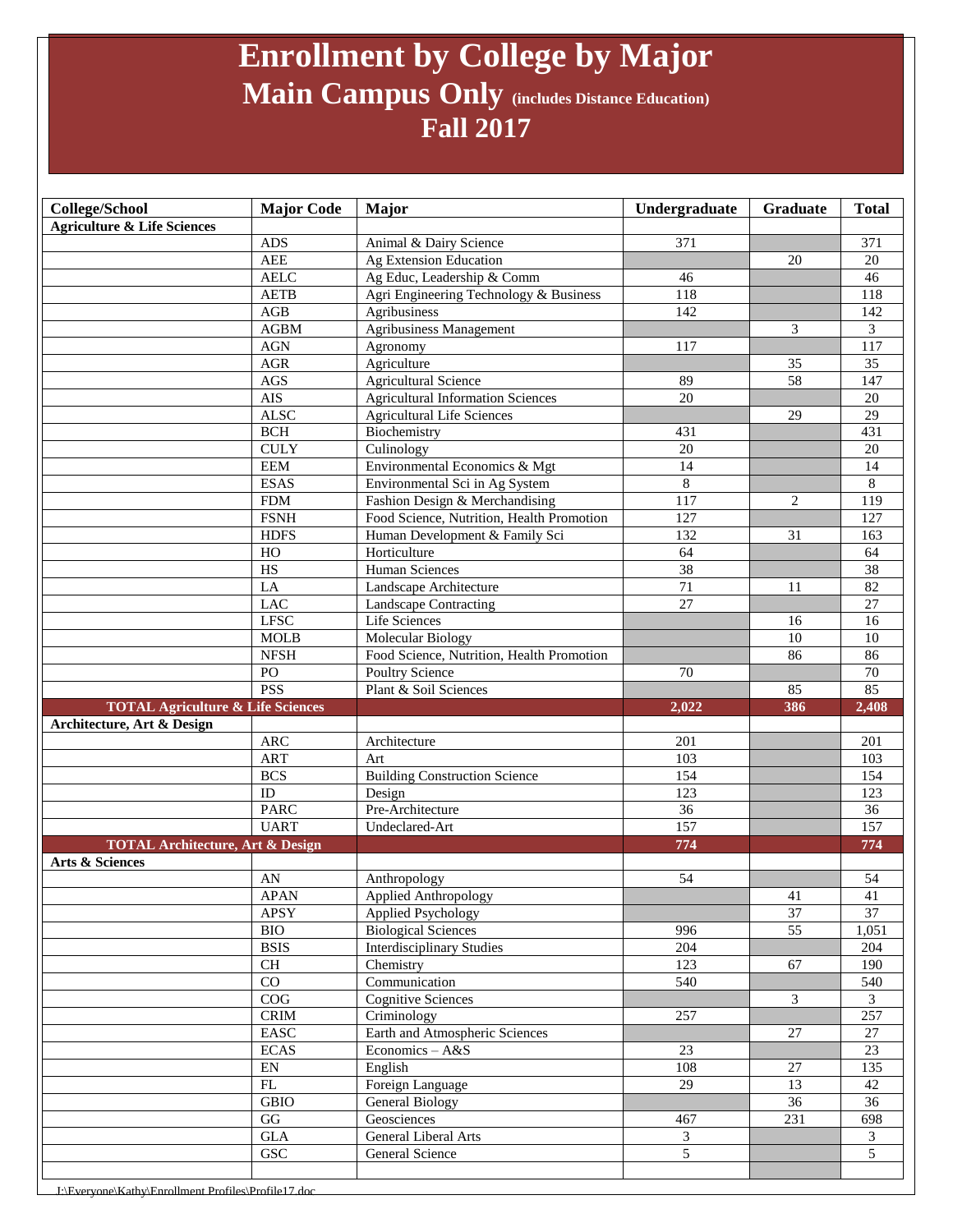## **Enrollment by College by Major Main Campus Only (includes Distance Education) Fall 2017**

| HI<br>History<br>82<br>58<br>140<br><b>Interdisciplinary Sciences</b><br><b>IDS</b><br>$\overline{0}$<br>$\overline{0}$<br>$\Omega$<br>81<br>95<br><b>MA</b><br>Mathematics<br>14<br><b>MASC</b><br>Mathematical Sciences<br>15<br>15<br><b>MEDT</b><br>62<br>Medical Technology<br>62<br><b>MIC</b><br>104<br>104<br>Microbiology<br>$\overline{34}$<br>MU<br>Music<br>34<br>$\overline{PH}$<br>$\overline{34}$<br>Physics<br>61<br>$27\,$<br><b>PPA</b><br>Public Policy & Administration<br>33<br>33<br>PR<br>$\overline{31}$<br>Philosophy<br>31<br><b>PRIS</b><br>Pre-Interdisciplinary Studies<br>218<br>218<br>$\mathbf{P}\mathbf{S}$<br>Political Science<br>203<br>207<br>4<br>24<br>Public Policy & Admin-PhD<br><b>PSPA</b><br>24<br>517<br><b>PSY</b><br>517<br>Psychology<br>SO<br>Sociology<br>40<br>34<br>74<br><b>ST</b><br><b>Statistics</b><br>14<br>14<br>$\overline{\text{SW}}$<br>159<br>Social Work<br>159<br><b>Main Campus Total Arts &amp; Sciences</b><br>4,374<br>5,134<br>760<br><b>Business</b><br>257<br>ACC<br>54<br>311<br>Accounting<br><b>BA</b><br><b>Business Administration</b><br>198<br>198<br><b>BIS</b><br><b>Business Information Systems</b><br>133<br>133<br><b>BUAD</b><br><b>Business Administration</b><br>722<br>722<br>$\overline{18}$<br><b>BUSI</b><br>18<br><b>Business Administration - MR</b><br>77<br>ECO<br>$\overline{77}$<br><b>Business Economics</b><br>324<br><b>FINA</b><br>324<br>Finance<br><b>GAEC</b><br><b>Applied Economics</b><br>6<br>6<br><b>INFS</b><br>22<br>22<br><b>Information Systems</b><br><b>MGT</b><br>Management<br>179<br>179<br>557<br><b>MKT</b><br>557<br>Marketing<br>$\overline{171}$<br><b>PACC</b><br>171<br>Pre-Accounting<br>$\mathbf{PM}$<br>50<br>Project Management<br>50<br><b>TAX</b><br>$\overline{10}$<br>$\overline{10}$<br>Taxation<br><b>Main Campus Total Business</b><br>2,438<br>340<br>2,778<br><b>Education</b><br><b>BTE</b><br><b>Business Technology</b><br>$\overline{4}$<br>$\overline{4}$<br><b>CED</b><br><b>Community College Education</b><br>27<br>27<br>$\overline{34}$<br>$\overline{34}$<br>Curriculum & Instruction<br><b>CIED</b><br>54<br>54<br>COE<br><b>Counselor Education</b><br>36<br><b>EDAD</b><br>Elementary, Middle & Sec Educ Admin<br>36<br>$\overline{35}$<br>35<br><b>EDLD</b><br><b>Educational Leadership</b><br>$\overline{7}$<br>$\tau$<br><b>EDLS</b><br>School Administration<br>$31\,$<br>31<br>$\mathop{\rm EDUC}\nolimits$<br>Education<br>$\mathfrak{S}$<br><b>ELED</b><br><b>Elementary Education</b><br>601<br>606<br>$\overline{35}$<br><b>Educational Psychology</b><br>EPY<br>128<br>163<br>$\overline{22}$<br><b>EXAR</b><br>22<br>Special Education Alternate Route<br><b>EXED</b><br>92<br>$\overline{4}$<br>96<br>Special Education<br><b>INDT</b><br><b>Industrial Technology</b><br>143<br>143<br><b>ISWD</b><br>Instruct. Sys & Workforce Dev<br>34<br>34<br>IT<br><b>Instructional Technology</b><br>19<br>19<br><b>ITS</b><br><b>Information Tech Services</b><br>100<br>100<br><b>KINE</b><br>Kinesiology<br>1,234<br>72<br>1,306<br>Middle Level Alternate Route<br>40<br><b>MLAR</b><br>40<br><b>MST</b><br>Technology<br>$\overline{0}$<br>$\overline{0}$<br>${\tt MUED}$<br>Music Education<br>79<br>79 | <b>College/School</b> | <b>Major Code</b> | <b>Major</b> | Undergraduate | Graduate | <b>Total</b> |
|------------------------------------------------------------------------------------------------------------------------------------------------------------------------------------------------------------------------------------------------------------------------------------------------------------------------------------------------------------------------------------------------------------------------------------------------------------------------------------------------------------------------------------------------------------------------------------------------------------------------------------------------------------------------------------------------------------------------------------------------------------------------------------------------------------------------------------------------------------------------------------------------------------------------------------------------------------------------------------------------------------------------------------------------------------------------------------------------------------------------------------------------------------------------------------------------------------------------------------------------------------------------------------------------------------------------------------------------------------------------------------------------------------------------------------------------------------------------------------------------------------------------------------------------------------------------------------------------------------------------------------------------------------------------------------------------------------------------------------------------------------------------------------------------------------------------------------------------------------------------------------------------------------------------------------------------------------------------------------------------------------------------------------------------------------------------------------------------------------------------------------------------------------------------------------------------------------------------------------------------------------------------------------------------------------------------------------------------------------------------------------------------------------------------------------------------------------------------------------------------------------------------------------------------------------------------------------------------------------------------------------------------------------------------------------------------------------------------------------------------------------------------------------------------------------------------------------------------------------------------------------------------------------------------------------------------------------------------------------------------------------------------------------------------------------------------------------------------------------------------------------------------------------------------------------------------------------------------------------------------------------------------------|-----------------------|-------------------|--------------|---------------|----------|--------------|
|                                                                                                                                                                                                                                                                                                                                                                                                                                                                                                                                                                                                                                                                                                                                                                                                                                                                                                                                                                                                                                                                                                                                                                                                                                                                                                                                                                                                                                                                                                                                                                                                                                                                                                                                                                                                                                                                                                                                                                                                                                                                                                                                                                                                                                                                                                                                                                                                                                                                                                                                                                                                                                                                                                                                                                                                                                                                                                                                                                                                                                                                                                                                                                                                                                                                              |                       |                   |              |               |          |              |
|                                                                                                                                                                                                                                                                                                                                                                                                                                                                                                                                                                                                                                                                                                                                                                                                                                                                                                                                                                                                                                                                                                                                                                                                                                                                                                                                                                                                                                                                                                                                                                                                                                                                                                                                                                                                                                                                                                                                                                                                                                                                                                                                                                                                                                                                                                                                                                                                                                                                                                                                                                                                                                                                                                                                                                                                                                                                                                                                                                                                                                                                                                                                                                                                                                                                              |                       |                   |              |               |          |              |
|                                                                                                                                                                                                                                                                                                                                                                                                                                                                                                                                                                                                                                                                                                                                                                                                                                                                                                                                                                                                                                                                                                                                                                                                                                                                                                                                                                                                                                                                                                                                                                                                                                                                                                                                                                                                                                                                                                                                                                                                                                                                                                                                                                                                                                                                                                                                                                                                                                                                                                                                                                                                                                                                                                                                                                                                                                                                                                                                                                                                                                                                                                                                                                                                                                                                              |                       |                   |              |               |          |              |
|                                                                                                                                                                                                                                                                                                                                                                                                                                                                                                                                                                                                                                                                                                                                                                                                                                                                                                                                                                                                                                                                                                                                                                                                                                                                                                                                                                                                                                                                                                                                                                                                                                                                                                                                                                                                                                                                                                                                                                                                                                                                                                                                                                                                                                                                                                                                                                                                                                                                                                                                                                                                                                                                                                                                                                                                                                                                                                                                                                                                                                                                                                                                                                                                                                                                              |                       |                   |              |               |          |              |
|                                                                                                                                                                                                                                                                                                                                                                                                                                                                                                                                                                                                                                                                                                                                                                                                                                                                                                                                                                                                                                                                                                                                                                                                                                                                                                                                                                                                                                                                                                                                                                                                                                                                                                                                                                                                                                                                                                                                                                                                                                                                                                                                                                                                                                                                                                                                                                                                                                                                                                                                                                                                                                                                                                                                                                                                                                                                                                                                                                                                                                                                                                                                                                                                                                                                              |                       |                   |              |               |          |              |
|                                                                                                                                                                                                                                                                                                                                                                                                                                                                                                                                                                                                                                                                                                                                                                                                                                                                                                                                                                                                                                                                                                                                                                                                                                                                                                                                                                                                                                                                                                                                                                                                                                                                                                                                                                                                                                                                                                                                                                                                                                                                                                                                                                                                                                                                                                                                                                                                                                                                                                                                                                                                                                                                                                                                                                                                                                                                                                                                                                                                                                                                                                                                                                                                                                                                              |                       |                   |              |               |          |              |
|                                                                                                                                                                                                                                                                                                                                                                                                                                                                                                                                                                                                                                                                                                                                                                                                                                                                                                                                                                                                                                                                                                                                                                                                                                                                                                                                                                                                                                                                                                                                                                                                                                                                                                                                                                                                                                                                                                                                                                                                                                                                                                                                                                                                                                                                                                                                                                                                                                                                                                                                                                                                                                                                                                                                                                                                                                                                                                                                                                                                                                                                                                                                                                                                                                                                              |                       |                   |              |               |          |              |
|                                                                                                                                                                                                                                                                                                                                                                                                                                                                                                                                                                                                                                                                                                                                                                                                                                                                                                                                                                                                                                                                                                                                                                                                                                                                                                                                                                                                                                                                                                                                                                                                                                                                                                                                                                                                                                                                                                                                                                                                                                                                                                                                                                                                                                                                                                                                                                                                                                                                                                                                                                                                                                                                                                                                                                                                                                                                                                                                                                                                                                                                                                                                                                                                                                                                              |                       |                   |              |               |          |              |
|                                                                                                                                                                                                                                                                                                                                                                                                                                                                                                                                                                                                                                                                                                                                                                                                                                                                                                                                                                                                                                                                                                                                                                                                                                                                                                                                                                                                                                                                                                                                                                                                                                                                                                                                                                                                                                                                                                                                                                                                                                                                                                                                                                                                                                                                                                                                                                                                                                                                                                                                                                                                                                                                                                                                                                                                                                                                                                                                                                                                                                                                                                                                                                                                                                                                              |                       |                   |              |               |          |              |
|                                                                                                                                                                                                                                                                                                                                                                                                                                                                                                                                                                                                                                                                                                                                                                                                                                                                                                                                                                                                                                                                                                                                                                                                                                                                                                                                                                                                                                                                                                                                                                                                                                                                                                                                                                                                                                                                                                                                                                                                                                                                                                                                                                                                                                                                                                                                                                                                                                                                                                                                                                                                                                                                                                                                                                                                                                                                                                                                                                                                                                                                                                                                                                                                                                                                              |                       |                   |              |               |          |              |
|                                                                                                                                                                                                                                                                                                                                                                                                                                                                                                                                                                                                                                                                                                                                                                                                                                                                                                                                                                                                                                                                                                                                                                                                                                                                                                                                                                                                                                                                                                                                                                                                                                                                                                                                                                                                                                                                                                                                                                                                                                                                                                                                                                                                                                                                                                                                                                                                                                                                                                                                                                                                                                                                                                                                                                                                                                                                                                                                                                                                                                                                                                                                                                                                                                                                              |                       |                   |              |               |          |              |
|                                                                                                                                                                                                                                                                                                                                                                                                                                                                                                                                                                                                                                                                                                                                                                                                                                                                                                                                                                                                                                                                                                                                                                                                                                                                                                                                                                                                                                                                                                                                                                                                                                                                                                                                                                                                                                                                                                                                                                                                                                                                                                                                                                                                                                                                                                                                                                                                                                                                                                                                                                                                                                                                                                                                                                                                                                                                                                                                                                                                                                                                                                                                                                                                                                                                              |                       |                   |              |               |          |              |
|                                                                                                                                                                                                                                                                                                                                                                                                                                                                                                                                                                                                                                                                                                                                                                                                                                                                                                                                                                                                                                                                                                                                                                                                                                                                                                                                                                                                                                                                                                                                                                                                                                                                                                                                                                                                                                                                                                                                                                                                                                                                                                                                                                                                                                                                                                                                                                                                                                                                                                                                                                                                                                                                                                                                                                                                                                                                                                                                                                                                                                                                                                                                                                                                                                                                              |                       |                   |              |               |          |              |
|                                                                                                                                                                                                                                                                                                                                                                                                                                                                                                                                                                                                                                                                                                                                                                                                                                                                                                                                                                                                                                                                                                                                                                                                                                                                                                                                                                                                                                                                                                                                                                                                                                                                                                                                                                                                                                                                                                                                                                                                                                                                                                                                                                                                                                                                                                                                                                                                                                                                                                                                                                                                                                                                                                                                                                                                                                                                                                                                                                                                                                                                                                                                                                                                                                                                              |                       |                   |              |               |          |              |
|                                                                                                                                                                                                                                                                                                                                                                                                                                                                                                                                                                                                                                                                                                                                                                                                                                                                                                                                                                                                                                                                                                                                                                                                                                                                                                                                                                                                                                                                                                                                                                                                                                                                                                                                                                                                                                                                                                                                                                                                                                                                                                                                                                                                                                                                                                                                                                                                                                                                                                                                                                                                                                                                                                                                                                                                                                                                                                                                                                                                                                                                                                                                                                                                                                                                              |                       |                   |              |               |          |              |
|                                                                                                                                                                                                                                                                                                                                                                                                                                                                                                                                                                                                                                                                                                                                                                                                                                                                                                                                                                                                                                                                                                                                                                                                                                                                                                                                                                                                                                                                                                                                                                                                                                                                                                                                                                                                                                                                                                                                                                                                                                                                                                                                                                                                                                                                                                                                                                                                                                                                                                                                                                                                                                                                                                                                                                                                                                                                                                                                                                                                                                                                                                                                                                                                                                                                              |                       |                   |              |               |          |              |
|                                                                                                                                                                                                                                                                                                                                                                                                                                                                                                                                                                                                                                                                                                                                                                                                                                                                                                                                                                                                                                                                                                                                                                                                                                                                                                                                                                                                                                                                                                                                                                                                                                                                                                                                                                                                                                                                                                                                                                                                                                                                                                                                                                                                                                                                                                                                                                                                                                                                                                                                                                                                                                                                                                                                                                                                                                                                                                                                                                                                                                                                                                                                                                                                                                                                              |                       |                   |              |               |          |              |
|                                                                                                                                                                                                                                                                                                                                                                                                                                                                                                                                                                                                                                                                                                                                                                                                                                                                                                                                                                                                                                                                                                                                                                                                                                                                                                                                                                                                                                                                                                                                                                                                                                                                                                                                                                                                                                                                                                                                                                                                                                                                                                                                                                                                                                                                                                                                                                                                                                                                                                                                                                                                                                                                                                                                                                                                                                                                                                                                                                                                                                                                                                                                                                                                                                                                              |                       |                   |              |               |          |              |
|                                                                                                                                                                                                                                                                                                                                                                                                                                                                                                                                                                                                                                                                                                                                                                                                                                                                                                                                                                                                                                                                                                                                                                                                                                                                                                                                                                                                                                                                                                                                                                                                                                                                                                                                                                                                                                                                                                                                                                                                                                                                                                                                                                                                                                                                                                                                                                                                                                                                                                                                                                                                                                                                                                                                                                                                                                                                                                                                                                                                                                                                                                                                                                                                                                                                              |                       |                   |              |               |          |              |
|                                                                                                                                                                                                                                                                                                                                                                                                                                                                                                                                                                                                                                                                                                                                                                                                                                                                                                                                                                                                                                                                                                                                                                                                                                                                                                                                                                                                                                                                                                                                                                                                                                                                                                                                                                                                                                                                                                                                                                                                                                                                                                                                                                                                                                                                                                                                                                                                                                                                                                                                                                                                                                                                                                                                                                                                                                                                                                                                                                                                                                                                                                                                                                                                                                                                              |                       |                   |              |               |          |              |
|                                                                                                                                                                                                                                                                                                                                                                                                                                                                                                                                                                                                                                                                                                                                                                                                                                                                                                                                                                                                                                                                                                                                                                                                                                                                                                                                                                                                                                                                                                                                                                                                                                                                                                                                                                                                                                                                                                                                                                                                                                                                                                                                                                                                                                                                                                                                                                                                                                                                                                                                                                                                                                                                                                                                                                                                                                                                                                                                                                                                                                                                                                                                                                                                                                                                              |                       |                   |              |               |          |              |
|                                                                                                                                                                                                                                                                                                                                                                                                                                                                                                                                                                                                                                                                                                                                                                                                                                                                                                                                                                                                                                                                                                                                                                                                                                                                                                                                                                                                                                                                                                                                                                                                                                                                                                                                                                                                                                                                                                                                                                                                                                                                                                                                                                                                                                                                                                                                                                                                                                                                                                                                                                                                                                                                                                                                                                                                                                                                                                                                                                                                                                                                                                                                                                                                                                                                              |                       |                   |              |               |          |              |
|                                                                                                                                                                                                                                                                                                                                                                                                                                                                                                                                                                                                                                                                                                                                                                                                                                                                                                                                                                                                                                                                                                                                                                                                                                                                                                                                                                                                                                                                                                                                                                                                                                                                                                                                                                                                                                                                                                                                                                                                                                                                                                                                                                                                                                                                                                                                                                                                                                                                                                                                                                                                                                                                                                                                                                                                                                                                                                                                                                                                                                                                                                                                                                                                                                                                              |                       |                   |              |               |          |              |
|                                                                                                                                                                                                                                                                                                                                                                                                                                                                                                                                                                                                                                                                                                                                                                                                                                                                                                                                                                                                                                                                                                                                                                                                                                                                                                                                                                                                                                                                                                                                                                                                                                                                                                                                                                                                                                                                                                                                                                                                                                                                                                                                                                                                                                                                                                                                                                                                                                                                                                                                                                                                                                                                                                                                                                                                                                                                                                                                                                                                                                                                                                                                                                                                                                                                              |                       |                   |              |               |          |              |
|                                                                                                                                                                                                                                                                                                                                                                                                                                                                                                                                                                                                                                                                                                                                                                                                                                                                                                                                                                                                                                                                                                                                                                                                                                                                                                                                                                                                                                                                                                                                                                                                                                                                                                                                                                                                                                                                                                                                                                                                                                                                                                                                                                                                                                                                                                                                                                                                                                                                                                                                                                                                                                                                                                                                                                                                                                                                                                                                                                                                                                                                                                                                                                                                                                                                              |                       |                   |              |               |          |              |
|                                                                                                                                                                                                                                                                                                                                                                                                                                                                                                                                                                                                                                                                                                                                                                                                                                                                                                                                                                                                                                                                                                                                                                                                                                                                                                                                                                                                                                                                                                                                                                                                                                                                                                                                                                                                                                                                                                                                                                                                                                                                                                                                                                                                                                                                                                                                                                                                                                                                                                                                                                                                                                                                                                                                                                                                                                                                                                                                                                                                                                                                                                                                                                                                                                                                              |                       |                   |              |               |          |              |
|                                                                                                                                                                                                                                                                                                                                                                                                                                                                                                                                                                                                                                                                                                                                                                                                                                                                                                                                                                                                                                                                                                                                                                                                                                                                                                                                                                                                                                                                                                                                                                                                                                                                                                                                                                                                                                                                                                                                                                                                                                                                                                                                                                                                                                                                                                                                                                                                                                                                                                                                                                                                                                                                                                                                                                                                                                                                                                                                                                                                                                                                                                                                                                                                                                                                              |                       |                   |              |               |          |              |
|                                                                                                                                                                                                                                                                                                                                                                                                                                                                                                                                                                                                                                                                                                                                                                                                                                                                                                                                                                                                                                                                                                                                                                                                                                                                                                                                                                                                                                                                                                                                                                                                                                                                                                                                                                                                                                                                                                                                                                                                                                                                                                                                                                                                                                                                                                                                                                                                                                                                                                                                                                                                                                                                                                                                                                                                                                                                                                                                                                                                                                                                                                                                                                                                                                                                              |                       |                   |              |               |          |              |
|                                                                                                                                                                                                                                                                                                                                                                                                                                                                                                                                                                                                                                                                                                                                                                                                                                                                                                                                                                                                                                                                                                                                                                                                                                                                                                                                                                                                                                                                                                                                                                                                                                                                                                                                                                                                                                                                                                                                                                                                                                                                                                                                                                                                                                                                                                                                                                                                                                                                                                                                                                                                                                                                                                                                                                                                                                                                                                                                                                                                                                                                                                                                                                                                                                                                              |                       |                   |              |               |          |              |
|                                                                                                                                                                                                                                                                                                                                                                                                                                                                                                                                                                                                                                                                                                                                                                                                                                                                                                                                                                                                                                                                                                                                                                                                                                                                                                                                                                                                                                                                                                                                                                                                                                                                                                                                                                                                                                                                                                                                                                                                                                                                                                                                                                                                                                                                                                                                                                                                                                                                                                                                                                                                                                                                                                                                                                                                                                                                                                                                                                                                                                                                                                                                                                                                                                                                              |                       |                   |              |               |          |              |
|                                                                                                                                                                                                                                                                                                                                                                                                                                                                                                                                                                                                                                                                                                                                                                                                                                                                                                                                                                                                                                                                                                                                                                                                                                                                                                                                                                                                                                                                                                                                                                                                                                                                                                                                                                                                                                                                                                                                                                                                                                                                                                                                                                                                                                                                                                                                                                                                                                                                                                                                                                                                                                                                                                                                                                                                                                                                                                                                                                                                                                                                                                                                                                                                                                                                              |                       |                   |              |               |          |              |
|                                                                                                                                                                                                                                                                                                                                                                                                                                                                                                                                                                                                                                                                                                                                                                                                                                                                                                                                                                                                                                                                                                                                                                                                                                                                                                                                                                                                                                                                                                                                                                                                                                                                                                                                                                                                                                                                                                                                                                                                                                                                                                                                                                                                                                                                                                                                                                                                                                                                                                                                                                                                                                                                                                                                                                                                                                                                                                                                                                                                                                                                                                                                                                                                                                                                              |                       |                   |              |               |          |              |
|                                                                                                                                                                                                                                                                                                                                                                                                                                                                                                                                                                                                                                                                                                                                                                                                                                                                                                                                                                                                                                                                                                                                                                                                                                                                                                                                                                                                                                                                                                                                                                                                                                                                                                                                                                                                                                                                                                                                                                                                                                                                                                                                                                                                                                                                                                                                                                                                                                                                                                                                                                                                                                                                                                                                                                                                                                                                                                                                                                                                                                                                                                                                                                                                                                                                              |                       |                   |              |               |          |              |
|                                                                                                                                                                                                                                                                                                                                                                                                                                                                                                                                                                                                                                                                                                                                                                                                                                                                                                                                                                                                                                                                                                                                                                                                                                                                                                                                                                                                                                                                                                                                                                                                                                                                                                                                                                                                                                                                                                                                                                                                                                                                                                                                                                                                                                                                                                                                                                                                                                                                                                                                                                                                                                                                                                                                                                                                                                                                                                                                                                                                                                                                                                                                                                                                                                                                              |                       |                   |              |               |          |              |
|                                                                                                                                                                                                                                                                                                                                                                                                                                                                                                                                                                                                                                                                                                                                                                                                                                                                                                                                                                                                                                                                                                                                                                                                                                                                                                                                                                                                                                                                                                                                                                                                                                                                                                                                                                                                                                                                                                                                                                                                                                                                                                                                                                                                                                                                                                                                                                                                                                                                                                                                                                                                                                                                                                                                                                                                                                                                                                                                                                                                                                                                                                                                                                                                                                                                              |                       |                   |              |               |          |              |
|                                                                                                                                                                                                                                                                                                                                                                                                                                                                                                                                                                                                                                                                                                                                                                                                                                                                                                                                                                                                                                                                                                                                                                                                                                                                                                                                                                                                                                                                                                                                                                                                                                                                                                                                                                                                                                                                                                                                                                                                                                                                                                                                                                                                                                                                                                                                                                                                                                                                                                                                                                                                                                                                                                                                                                                                                                                                                                                                                                                                                                                                                                                                                                                                                                                                              |                       |                   |              |               |          |              |
|                                                                                                                                                                                                                                                                                                                                                                                                                                                                                                                                                                                                                                                                                                                                                                                                                                                                                                                                                                                                                                                                                                                                                                                                                                                                                                                                                                                                                                                                                                                                                                                                                                                                                                                                                                                                                                                                                                                                                                                                                                                                                                                                                                                                                                                                                                                                                                                                                                                                                                                                                                                                                                                                                                                                                                                                                                                                                                                                                                                                                                                                                                                                                                                                                                                                              |                       |                   |              |               |          |              |
|                                                                                                                                                                                                                                                                                                                                                                                                                                                                                                                                                                                                                                                                                                                                                                                                                                                                                                                                                                                                                                                                                                                                                                                                                                                                                                                                                                                                                                                                                                                                                                                                                                                                                                                                                                                                                                                                                                                                                                                                                                                                                                                                                                                                                                                                                                                                                                                                                                                                                                                                                                                                                                                                                                                                                                                                                                                                                                                                                                                                                                                                                                                                                                                                                                                                              |                       |                   |              |               |          |              |
|                                                                                                                                                                                                                                                                                                                                                                                                                                                                                                                                                                                                                                                                                                                                                                                                                                                                                                                                                                                                                                                                                                                                                                                                                                                                                                                                                                                                                                                                                                                                                                                                                                                                                                                                                                                                                                                                                                                                                                                                                                                                                                                                                                                                                                                                                                                                                                                                                                                                                                                                                                                                                                                                                                                                                                                                                                                                                                                                                                                                                                                                                                                                                                                                                                                                              |                       |                   |              |               |          |              |
|                                                                                                                                                                                                                                                                                                                                                                                                                                                                                                                                                                                                                                                                                                                                                                                                                                                                                                                                                                                                                                                                                                                                                                                                                                                                                                                                                                                                                                                                                                                                                                                                                                                                                                                                                                                                                                                                                                                                                                                                                                                                                                                                                                                                                                                                                                                                                                                                                                                                                                                                                                                                                                                                                                                                                                                                                                                                                                                                                                                                                                                                                                                                                                                                                                                                              |                       |                   |              |               |          |              |
|                                                                                                                                                                                                                                                                                                                                                                                                                                                                                                                                                                                                                                                                                                                                                                                                                                                                                                                                                                                                                                                                                                                                                                                                                                                                                                                                                                                                                                                                                                                                                                                                                                                                                                                                                                                                                                                                                                                                                                                                                                                                                                                                                                                                                                                                                                                                                                                                                                                                                                                                                                                                                                                                                                                                                                                                                                                                                                                                                                                                                                                                                                                                                                                                                                                                              |                       |                   |              |               |          |              |
|                                                                                                                                                                                                                                                                                                                                                                                                                                                                                                                                                                                                                                                                                                                                                                                                                                                                                                                                                                                                                                                                                                                                                                                                                                                                                                                                                                                                                                                                                                                                                                                                                                                                                                                                                                                                                                                                                                                                                                                                                                                                                                                                                                                                                                                                                                                                                                                                                                                                                                                                                                                                                                                                                                                                                                                                                                                                                                                                                                                                                                                                                                                                                                                                                                                                              |                       |                   |              |               |          |              |
|                                                                                                                                                                                                                                                                                                                                                                                                                                                                                                                                                                                                                                                                                                                                                                                                                                                                                                                                                                                                                                                                                                                                                                                                                                                                                                                                                                                                                                                                                                                                                                                                                                                                                                                                                                                                                                                                                                                                                                                                                                                                                                                                                                                                                                                                                                                                                                                                                                                                                                                                                                                                                                                                                                                                                                                                                                                                                                                                                                                                                                                                                                                                                                                                                                                                              |                       |                   |              |               |          |              |
|                                                                                                                                                                                                                                                                                                                                                                                                                                                                                                                                                                                                                                                                                                                                                                                                                                                                                                                                                                                                                                                                                                                                                                                                                                                                                                                                                                                                                                                                                                                                                                                                                                                                                                                                                                                                                                                                                                                                                                                                                                                                                                                                                                                                                                                                                                                                                                                                                                                                                                                                                                                                                                                                                                                                                                                                                                                                                                                                                                                                                                                                                                                                                                                                                                                                              |                       |                   |              |               |          |              |
|                                                                                                                                                                                                                                                                                                                                                                                                                                                                                                                                                                                                                                                                                                                                                                                                                                                                                                                                                                                                                                                                                                                                                                                                                                                                                                                                                                                                                                                                                                                                                                                                                                                                                                                                                                                                                                                                                                                                                                                                                                                                                                                                                                                                                                                                                                                                                                                                                                                                                                                                                                                                                                                                                                                                                                                                                                                                                                                                                                                                                                                                                                                                                                                                                                                                              |                       |                   |              |               |          |              |
|                                                                                                                                                                                                                                                                                                                                                                                                                                                                                                                                                                                                                                                                                                                                                                                                                                                                                                                                                                                                                                                                                                                                                                                                                                                                                                                                                                                                                                                                                                                                                                                                                                                                                                                                                                                                                                                                                                                                                                                                                                                                                                                                                                                                                                                                                                                                                                                                                                                                                                                                                                                                                                                                                                                                                                                                                                                                                                                                                                                                                                                                                                                                                                                                                                                                              |                       |                   |              |               |          |              |
|                                                                                                                                                                                                                                                                                                                                                                                                                                                                                                                                                                                                                                                                                                                                                                                                                                                                                                                                                                                                                                                                                                                                                                                                                                                                                                                                                                                                                                                                                                                                                                                                                                                                                                                                                                                                                                                                                                                                                                                                                                                                                                                                                                                                                                                                                                                                                                                                                                                                                                                                                                                                                                                                                                                                                                                                                                                                                                                                                                                                                                                                                                                                                                                                                                                                              |                       |                   |              |               |          |              |
|                                                                                                                                                                                                                                                                                                                                                                                                                                                                                                                                                                                                                                                                                                                                                                                                                                                                                                                                                                                                                                                                                                                                                                                                                                                                                                                                                                                                                                                                                                                                                                                                                                                                                                                                                                                                                                                                                                                                                                                                                                                                                                                                                                                                                                                                                                                                                                                                                                                                                                                                                                                                                                                                                                                                                                                                                                                                                                                                                                                                                                                                                                                                                                                                                                                                              |                       |                   |              |               |          |              |
|                                                                                                                                                                                                                                                                                                                                                                                                                                                                                                                                                                                                                                                                                                                                                                                                                                                                                                                                                                                                                                                                                                                                                                                                                                                                                                                                                                                                                                                                                                                                                                                                                                                                                                                                                                                                                                                                                                                                                                                                                                                                                                                                                                                                                                                                                                                                                                                                                                                                                                                                                                                                                                                                                                                                                                                                                                                                                                                                                                                                                                                                                                                                                                                                                                                                              |                       |                   |              |               |          |              |
|                                                                                                                                                                                                                                                                                                                                                                                                                                                                                                                                                                                                                                                                                                                                                                                                                                                                                                                                                                                                                                                                                                                                                                                                                                                                                                                                                                                                                                                                                                                                                                                                                                                                                                                                                                                                                                                                                                                                                                                                                                                                                                                                                                                                                                                                                                                                                                                                                                                                                                                                                                                                                                                                                                                                                                                                                                                                                                                                                                                                                                                                                                                                                                                                                                                                              |                       |                   |              |               |          |              |
|                                                                                                                                                                                                                                                                                                                                                                                                                                                                                                                                                                                                                                                                                                                                                                                                                                                                                                                                                                                                                                                                                                                                                                                                                                                                                                                                                                                                                                                                                                                                                                                                                                                                                                                                                                                                                                                                                                                                                                                                                                                                                                                                                                                                                                                                                                                                                                                                                                                                                                                                                                                                                                                                                                                                                                                                                                                                                                                                                                                                                                                                                                                                                                                                                                                                              |                       |                   |              |               |          |              |
|                                                                                                                                                                                                                                                                                                                                                                                                                                                                                                                                                                                                                                                                                                                                                                                                                                                                                                                                                                                                                                                                                                                                                                                                                                                                                                                                                                                                                                                                                                                                                                                                                                                                                                                                                                                                                                                                                                                                                                                                                                                                                                                                                                                                                                                                                                                                                                                                                                                                                                                                                                                                                                                                                                                                                                                                                                                                                                                                                                                                                                                                                                                                                                                                                                                                              |                       |                   |              |               |          |              |
|                                                                                                                                                                                                                                                                                                                                                                                                                                                                                                                                                                                                                                                                                                                                                                                                                                                                                                                                                                                                                                                                                                                                                                                                                                                                                                                                                                                                                                                                                                                                                                                                                                                                                                                                                                                                                                                                                                                                                                                                                                                                                                                                                                                                                                                                                                                                                                                                                                                                                                                                                                                                                                                                                                                                                                                                                                                                                                                                                                                                                                                                                                                                                                                                                                                                              |                       |                   |              |               |          |              |
|                                                                                                                                                                                                                                                                                                                                                                                                                                                                                                                                                                                                                                                                                                                                                                                                                                                                                                                                                                                                                                                                                                                                                                                                                                                                                                                                                                                                                                                                                                                                                                                                                                                                                                                                                                                                                                                                                                                                                                                                                                                                                                                                                                                                                                                                                                                                                                                                                                                                                                                                                                                                                                                                                                                                                                                                                                                                                                                                                                                                                                                                                                                                                                                                                                                                              |                       |                   |              |               |          |              |
|                                                                                                                                                                                                                                                                                                                                                                                                                                                                                                                                                                                                                                                                                                                                                                                                                                                                                                                                                                                                                                                                                                                                                                                                                                                                                                                                                                                                                                                                                                                                                                                                                                                                                                                                                                                                                                                                                                                                                                                                                                                                                                                                                                                                                                                                                                                                                                                                                                                                                                                                                                                                                                                                                                                                                                                                                                                                                                                                                                                                                                                                                                                                                                                                                                                                              |                       |                   |              |               |          |              |

J:\Everyone\Kathy\Enrollment Profiles\Profile17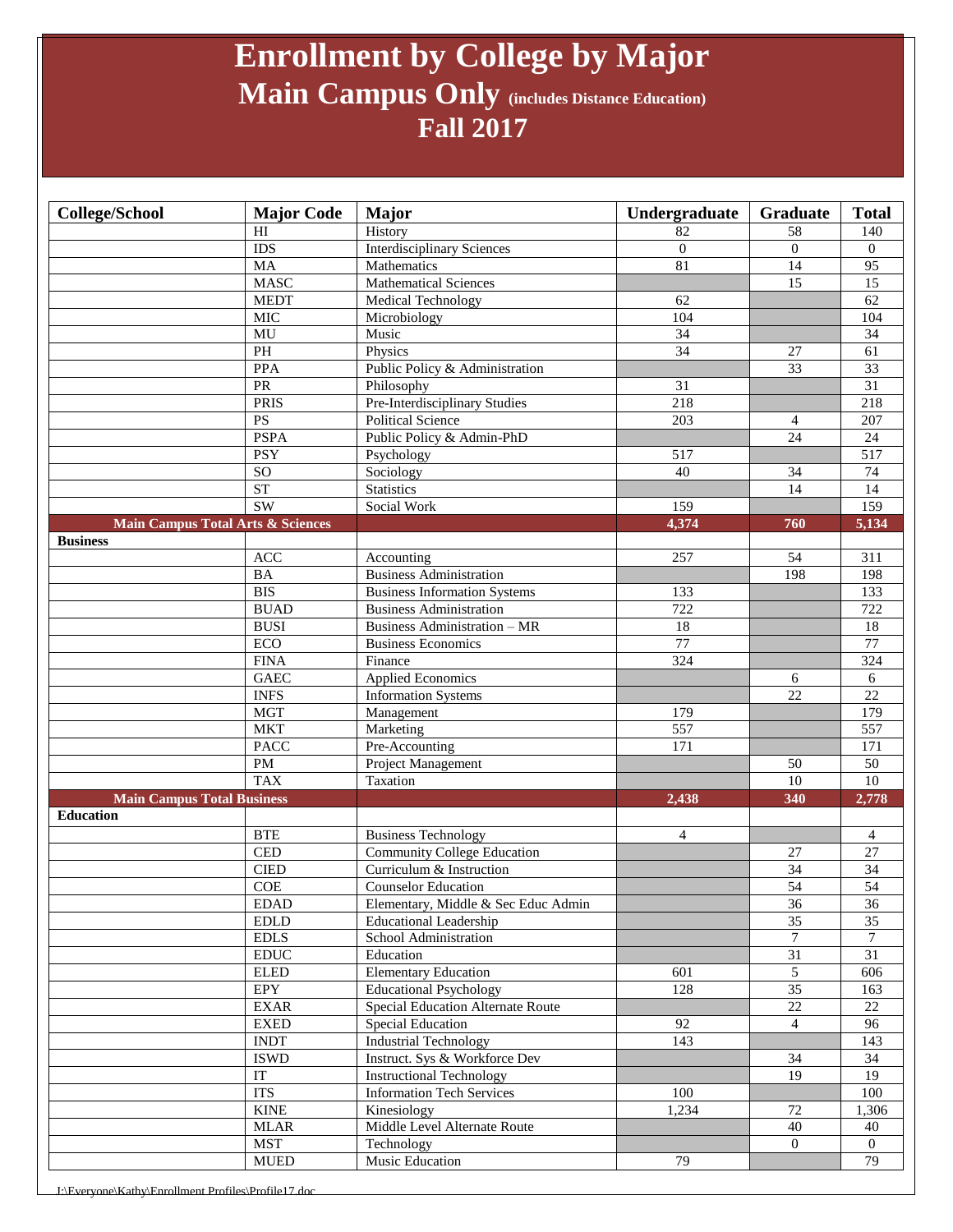## **Enrollment by College by Major Main Campus Only (includes Distance Education) Fall 2017**

| College/School                            | <b>Major Code</b>           | <b>Major</b>                         | Undergraduate   | <b>Graduate</b> | <b>Total</b>    |
|-------------------------------------------|-----------------------------|--------------------------------------|-----------------|-----------------|-----------------|
|                                           | <b>PHCE</b>                 | Counseling Mental Health Coun.       |                 |                 | 7               |
|                                           | <b>PHCL</b>                 | Community College Leadership         |                 | $\overline{38}$ | $\overline{38}$ |
|                                           | <b>PHSE</b>                 | <b>Counseling-Student Counseling</b> |                 | 10              | $10\,$          |
|                                           | <b>SEED</b>                 | Secondary Education                  | 275             | 8               | 283             |
|                                           | <b>STAR</b>                 | Secondary Teacher Alt Route          |                 | 84              | 84              |
|                                           | <b>TTE</b>                  | <b>Technology Teacher Education</b>  | 1               |                 | 1               |
|                                           | <b>WEL</b>                  | Workforce Education Leadership       |                 | 34              | 34              |
| <b>Main Campus Total Education</b>        |                             |                                      | 2,657           | 636             | 3,293           |
| <b>Engineering</b>                        |                             |                                      |                 |                 |                 |
|                                           | <b>ASE</b>                  | Aerospace Engineering                | 362             | 59              | 421             |
|                                           | BE                          | <b>Biological Engineering</b>        | 380             | 1               | 381             |
|                                           | <b>BME</b>                  | <b>Biomedical Engineering</b>        | 53              | 24              | $77 \,$         |
|                                           | CE                          | Civil Engineering                    | 437             | 65              | 502             |
|                                           | <b>CHE</b>                  | Chemical Engineering                 | 457             |                 | 458             |
|                                           | <b>CME</b>                  | <b>Computational Engineering</b>     |                 | 20              | 20              |
|                                           | <b>CPE</b>                  | <b>Computer Engineering</b>          | 240             |                 | 240             |
|                                           | CS                          | <b>Computer Science</b>              | 295             | 76              | 371             |
|                                           | <b>CYSO</b>                 | Cyber Security & Operations          |                 | 7               | 7               |
|                                           | <b>ECPE</b>                 | Electrical & Computer Engineering    |                 | 96              | 96              |
|                                           | EE                          | <b>Electrical Engineering</b>        | 305             |                 | 305             |
|                                           | <b>ENGR</b>                 | Engineering                          |                 | 209             | 209             |
|                                           | $\overline{IE}$             | <b>Industrial Engineering</b>        | 171             | 31              | 202             |
|                                           | <b>ISE</b>                  | Industrial and Systems Engineering   |                 | 67              | 67              |
|                                           | <b>ME</b>                   | Mechanical Engineering               | 883             | 50              | 933             |
|                                           | <b>PTE</b>                  | Petroleum Engineering                | 91              |                 | 91              |
|                                           | $\rm SE$                    | Software Engineering                 | 131             |                 | 131             |
|                                           | <b>UENG</b>                 | <b>Engineering Undeclared</b>        | 47              |                 | 47              |
| <b>Main Campus Total Engineering</b>      |                             |                                      | 3,852           | 706             | 4,558           |
| <b>Forest Resources</b>                   |                             |                                      |                 |                 |                 |
|                                           | <b>FO</b>                   | Forestry                             | 166             | 32              | 198             |
|                                           | <b>FOR</b>                  | <b>Forest Resources</b>              |                 | 43              | 43              |
|                                           | <b>NREC</b>                 | Nat Res & Envir Conservation         | 20              |                 | $20\,$          |
|                                           | SBP                         | Sustainable Bioproducts              | $\tau$          | 12              | 19              |
|                                           | <b>WFA</b>                  | Wildlife, Fisheries and Aqua         | 255             | 48              | 303             |
|                                           | <b>WLE</b>                  | Wildlife & Fisheries                 |                 |                 |                 |
| <b>Main Campus Total Forest Resources</b> |                             |                                      | 448             | 136             | 584             |
| <b>Veterinary Medicine</b>                |                             |                                      |                 |                 |                 |
|                                           | *CVM                        | Veterinary Medicine                  |                 | 361             | 361             |
|                                           | <b>ENVT</b>                 | <b>Environmental Toxicology</b>      |                 | 10              | 10              |
|                                           | <b>PVMT</b>                 | Pre-Veterinary Medicine              | 101             |                 | 101             |
|                                           | <b>VMS</b>                  | Veterinary Medical Science           |                 | 49              | 49              |
|                                           | <b>VMT</b>                  | Veterinary Medical Technology        | 53              |                 | 53              |
| Main Campus Total Veterinary Medicine     |                             |                                      | 154             | 420             | 574             |
| Other                                     |                             |                                      |                 |                 |                 |
|                                           | ${\rm ATS}$                 | Academic Talented                    | 49              |                 | 49              |
|                                           | ${\rm SND}$                 | Special Non-Degree                   | $\overline{31}$ |                 | 31              |
|                                           | <b>UNC</b>                  | Unclassified - Graduate              |                 | 110             | 110             |
|                                           | $\ensuremath{\mathrm{UND}}$ | Undeclared - Undergraduates          | 1,060           |                 | 1,060           |
| <b>Main Campus Total Other</b>            |                             |                                      | 1,140           | 110             | 1,250           |
| <b>TOTAL Main Campus</b>                  |                             |                                      | 17,859          | 3,494           | 21,353          |

\*Professional students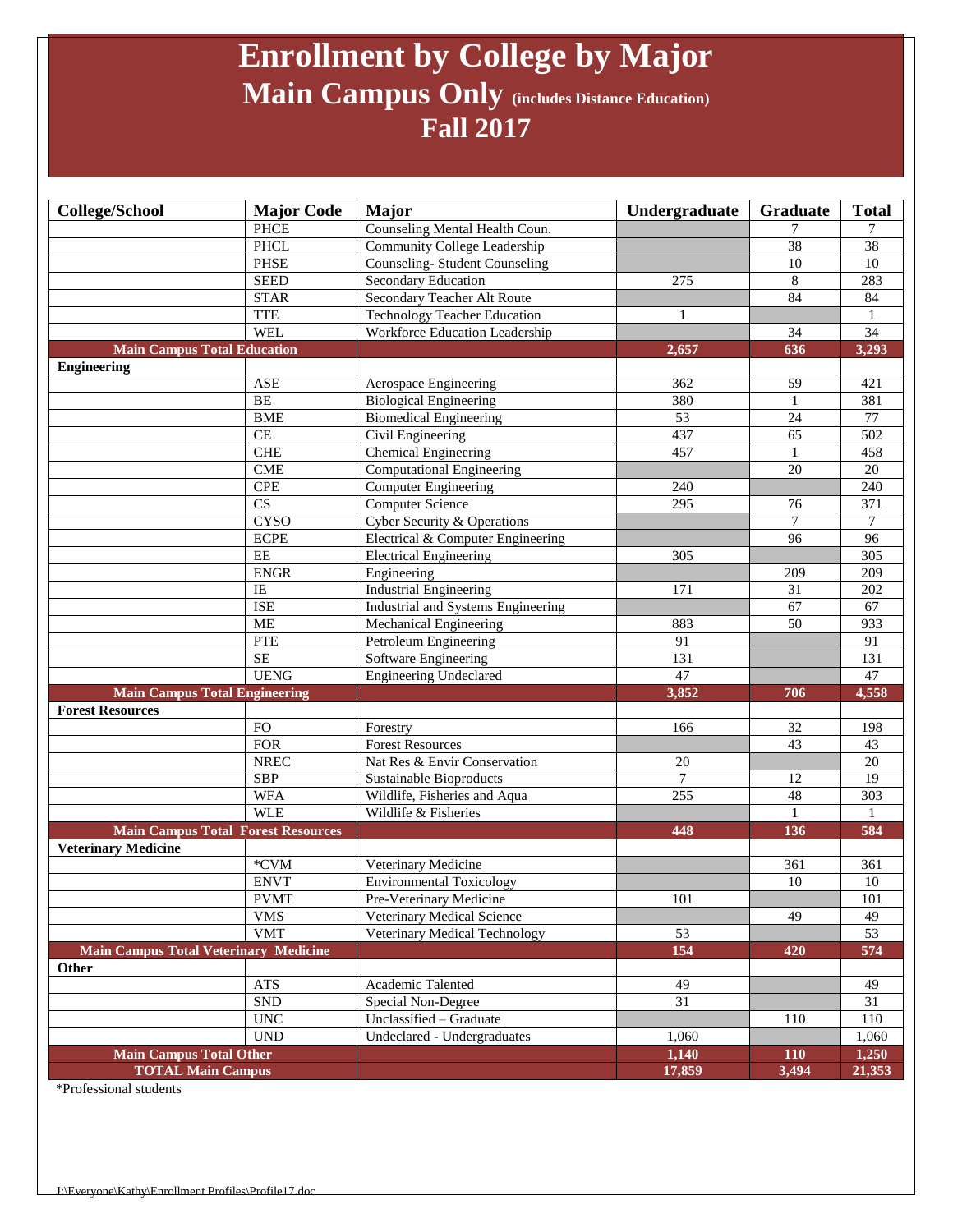### **Composite ACT Score First-Time Freshmen (includes Distance Education) Fall 2017**

| <b>Test</b>                        |                |                |                |                |              |                 | Out-           | <b>Outside</b>   |
|------------------------------------|----------------|----------------|----------------|----------------|--------------|-----------------|----------------|------------------|
| <b>Score</b>                       | <b>Female</b>  | <b>Male</b>    | <b>Black</b>   | *Other         | White        | <b>In-State</b> | of-State       | the US           |
| 14                                 |                | $\overline{c}$ |                | $\theta$       | 2            | 2               | $\overline{0}$ | 1                |
| 15                                 | $\overline{4}$ | $\mathbf{1}$   | $\overline{4}$ | $\overline{0}$ | $\mathbf{1}$ | 5               | $\overline{0}$ | $\mathbf{0}$     |
| 16                                 | 18             | 13             | 21             | $\overline{4}$ | 6            | 27              | $\overline{4}$ | $\boldsymbol{0}$ |
| 17                                 | 36             | 30             | 53             | 3              | 10           | 56              | 9              | $\mathbf{1}$     |
| 18                                 | 75             | 63             | 93             | 9              | 36           | 107             | 31             | $\boldsymbol{0}$ |
| 19                                 | 93             | 66             | 76             | 14             | 69           | 114             | 43             | $\overline{2}$   |
| 20                                 | 121            | 97             | 105            | 17             | 96           | 142             | 76             | $\boldsymbol{0}$ |
| 21                                 | 125            | 104            | 89             | 19             | 121          | 155             | 70             | $\overline{4}$   |
| 22                                 | 148            | 110            | 81             | 19             | 158          | 151             | 107            | $\boldsymbol{0}$ |
| 23                                 | 135            | 110            | 55             | 20             | 170          | 132             | 113            | $\boldsymbol{0}$ |
| 24                                 | 137            | 112            | 39             | 22             | 188          | 131             | 117            | $\mathbf{1}$     |
| 25                                 | 144            | 110            | 40             | 17             | 197          | 152             | 102            | $\boldsymbol{0}$ |
| 26                                 | 140            | 119            | 24             | 13             | 222          | 133             | 125            | $\mathbf{1}$     |
| 27                                 | 118            | 107            | 13             | 19             | 193          | 89              | 135            | 1                |
| 28                                 | 119            | 105            | 15             | 17             | 192          | 122             | 101            | $\mathbf{1}$     |
| 29                                 | 88             | 94             | $\tau$         | 12             | 163          | 94              | 88             | $\boldsymbol{0}$ |
| 30                                 | 90             | 101            | 6              | 17             | 168          | 118             | 72             | $\mathbf{1}$     |
| 31                                 | 82             | 77             | 5              | 9              | 145          | 106             | 51             | $\overline{2}$   |
| 32                                 | 46             | 77             | 3              | $\,8\,$        | 112          | 84              | 39             | $\boldsymbol{0}$ |
| 33                                 | 27             | 65             | $\overline{2}$ | $\overline{4}$ | 86           | 47              | 44             | $\mathbf{1}$     |
| 34                                 | 30             | 45             | $\Omega$       | 5              | 70           | 42              | 33             | $\boldsymbol{0}$ |
| 35                                 | 12             | 27             | $\mathbf{0}$   | $\overline{4}$ | 35           | 21              | 18             | $\mathbf{0}$     |
| 36                                 | 1              | 8              | $\mathbf{0}$   | $\mathbf{1}$   | 8            | 6               | 3              | $\mathbf{0}$     |
| Total #                            | 1,790          | 1,643          | 732            | 253            | 2,448        | 2,036           | 1,381          | 16               |
| <b>Average ACT</b><br><b>Score</b> | 24.68          | 25.62          | 21.14          | 24.94          | 26.34        | 24.77           | 25.68          | 23.94            |

\*Other includes- American Indian, Asian, Hispanic, Multiracial and Native Hawaiian

Total Number of First-Time Entering Freshmen – Fall 2017= 3,435 Overall ACT Composite Score for First-Time Entering Freshmen = 25.13 Note: Two students did not have ACT Score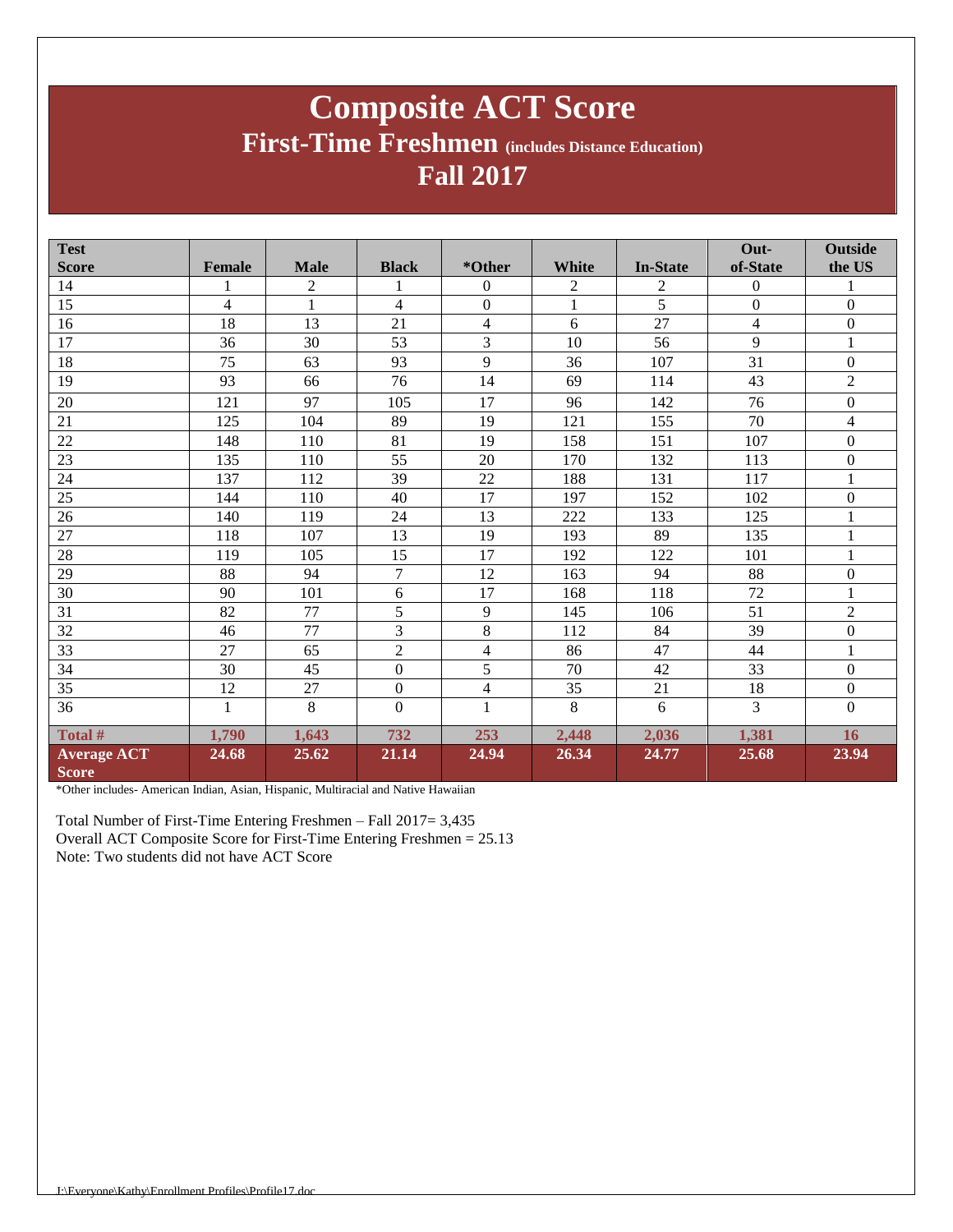### **Composite ACT Score First-Time Freshmen (includes Distance Education) Fall 2017**

| <b>Test</b><br><b>Score</b>        | <b>Agriculture</b><br>& Life<br><b>Sciences</b> | Architecture,<br>Art & Design | Arts &<br><b>Sciences</b> | <b>Business</b>  | <b>Education</b> | <b>Engineering</b> | <b>Forestry</b>  | <b>Veterinary</b><br><b>Medicine</b> | *Other         |
|------------------------------------|-------------------------------------------------|-------------------------------|---------------------------|------------------|------------------|--------------------|------------------|--------------------------------------|----------------|
| 14                                 | $\overline{0}$                                  | $\boldsymbol{0}$              | $\boldsymbol{0}$          | $\boldsymbol{0}$ | $\boldsymbol{0}$ | $\boldsymbol{0}$   | $\overline{0}$   | $\boldsymbol{0}$                     | 3              |
| 15                                 |                                                 | $\boldsymbol{0}$              | $\overline{2}$            | $\mathbf{1}$     | $\mathbf{1}$     | $\boldsymbol{0}$   | $\mathbf{0}$     | $\Omega$                             | $\mathbf{0}$   |
| 16                                 | 6                                               | 1                             | $\overline{7}$            | $\overline{2}$   | 6                | $\boldsymbol{0}$   | $\Omega$         | $\Omega$                             | 9              |
| 17                                 | 10                                              | 3                             | 16                        | 4                | 11               | $\boldsymbol{0}$   | $\mathbf{0}$     | $\overline{2}$                       | 20             |
| 18                                 | 19                                              | 5                             | 29                        | 9                | 15               | 5                  | $\overline{2}$   | 3                                    | 51             |
| 19                                 | 19                                              | 3                             | 37                        | 20               | 15               | 5                  | $\mathbf{1}$     | 1                                    | 58             |
| 20                                 | 25                                              | 8                             | 51                        | 23               | 32               | 13                 | 9                | 3                                    | 54             |
| 21                                 | 33                                              | 6                             | 49                        | 33               | 21               | 28                 | $\overline{3}$   | 3                                    | 53             |
| 22                                 | 29                                              | 12                            | 56                        | 35               | 30               | 34                 | 6                | 8                                    | 48             |
| 23                                 | 36                                              | 19                            | 54                        | 35               | 22               | 44                 | 9                | $\overline{5}$                       | 21             |
| 24                                 | 30                                              | 15                            | 50                        | 38               | 26               | 57                 | 9                | $\overline{2}$                       | 22             |
| 25                                 | 25                                              | 14                            | 67                        | 32               | 23               | 61                 | 6                | 3                                    | 23             |
| 26                                 | 30                                              | 16                            | 57                        | 35               | 25               | 63                 | 8                | 3                                    | 22             |
| 27                                 | 28                                              | 9                             | 46                        | 29               | 18               | 57                 | $\overline{7}$   | 3                                    | 28             |
| 28                                 | 32                                              | 9                             | 45                        | 27               | 18               | 61                 | 9                | 3                                    | 20             |
| 29                                 | 16                                              | $\overline{7}$                | 42                        | 17               | 22               | 65                 | $\overline{3}$   | $\overline{2}$                       | 8              |
| 30                                 | 21                                              | 9                             | 45                        | 18               | 14               | 66                 | $\overline{7}$   | 1                                    | 10             |
| 31                                 | 25                                              | 4                             | 28                        | 10               | 12               | 67                 | 3                | 3                                    | $\overline{7}$ |
| 32                                 | 13                                              | 3                             | 22                        | 3                | 7                | 68                 | 3                | $\boldsymbol{0}$                     | $\overline{4}$ |
| 33                                 | $\overline{7}$                                  | $\overline{c}$                | 18                        | 3                | 3                | 57                 | $\mathbf{1}$     | $\boldsymbol{0}$                     | 1              |
| 34                                 | 7                                               | 3                             | $8\,$                     | $\overline{7}$   | $\boldsymbol{0}$ | 47                 | $\mathbf{1}$     | 1                                    | $\mathbf{1}$   |
| 35                                 | 3                                               | $\mathbf{1}$                  | $\overline{7}$            | $\mathbf{1}$     | $\boldsymbol{0}$ | 25                 | $\Omega$         | $\Omega$                             | $\mathfrak{2}$ |
| 36                                 | $\boldsymbol{0}$                                | $\overline{0}$                | $\boldsymbol{0}$          | $\boldsymbol{0}$ | $\theta$         | 8                  | $\boldsymbol{0}$ | $\boldsymbol{0}$                     | 1              |
| <b>Total</b><br>#                  | 415                                             | 149                           | 736                       | 382              | 321              | 831                | 87               | 46                                   | 466            |
| Avg.<br><b>ACT</b><br><b>Score</b> | 24.77                                           | 24.95                         | 24.83                     | 24.49            | 23.96            | 28.08              | 25.34            | 23.96                                | 22.14          |

\*Other includes – Academic Affairs, Graduate School and Special Non-Degree

Total Number of First-Time Entering Freshmen – Fall 2017 = 3,435 Overall ACT Composite Score for First-Time Entering Freshmen = 25.13 Note: Two students did not have ACT Score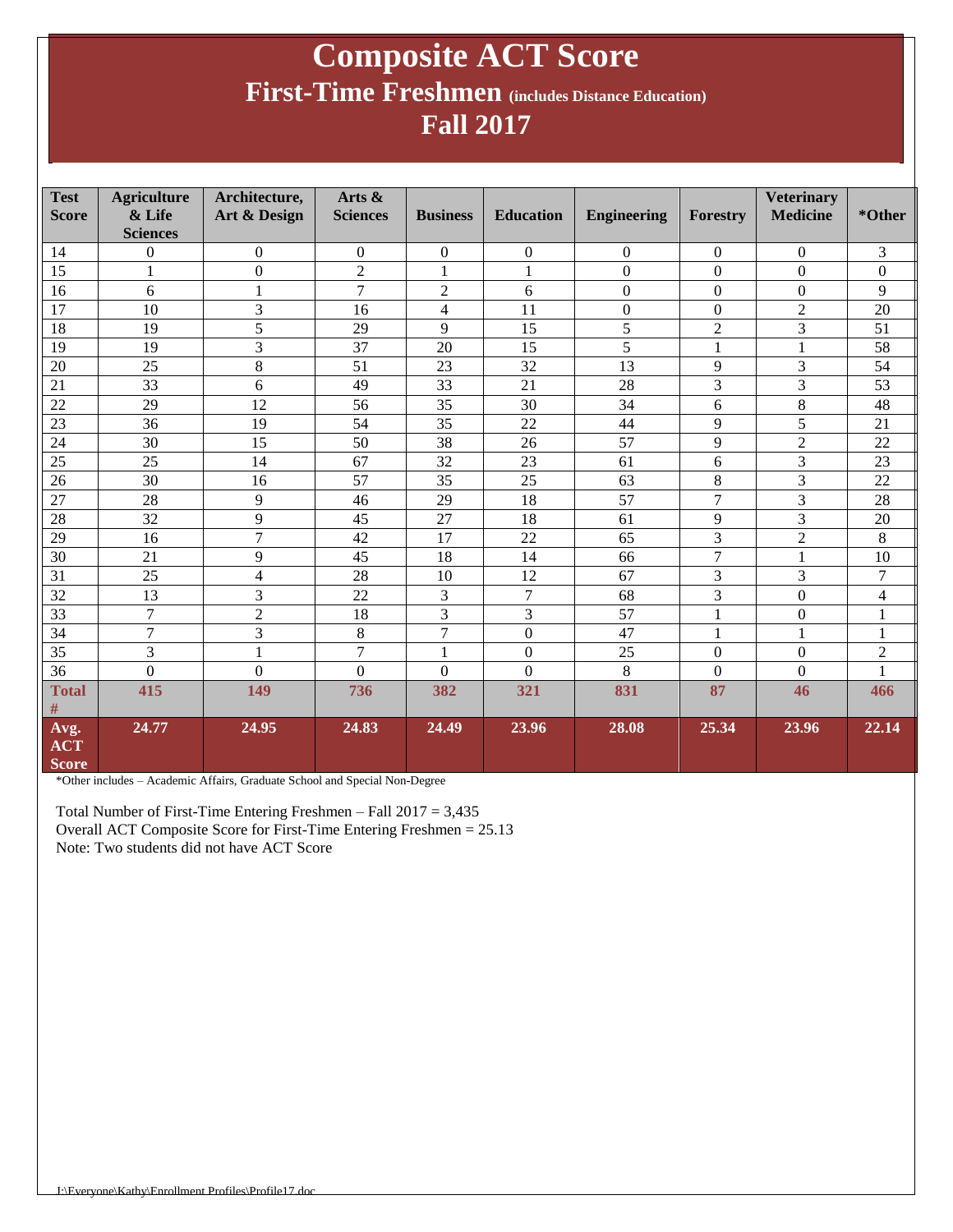## **Mississippi State University Student Enrollment Profile Fall 2017 Meridian**

*Office of Institutional Research and Effectiveness*

### **SUMMARY**

 Total (based on duplicated) enrollment for Meridian campus currently stands at 522 students and Gulf Coast at 86 students

| <b>CURRENT REGISTRATION</b>         |                 |  |
|-------------------------------------|-----------------|--|
|                                     | <b>Meridian</b> |  |
| <b>Undergraduates</b>               |                 |  |
| Returning                           | 283             |  |
| Readmitted                          | 20              |  |
| <b>New Transfers</b>                | 131             |  |
| <b>Returning Post Baccalaureate</b> | $\mathbf{0}$    |  |
| Transient                           | $\mathfrak{D}$  |  |
| Non-Formula Student 21 & Over       |                 |  |
| <b>Meridian Undergraduates</b>      | 437             |  |
|                                     |                 |  |
|                                     | <b>Meridian</b> |  |
| <b>Graduates</b>                    |                 |  |
| New Graduates                       | 20              |  |
| Returning                           | 65              |  |
| <b>Meridian Graduates</b>           | 85              |  |
|                                     |                 |  |

| <b>Total Enrollment</b> |  |
|-------------------------|--|
|                         |  |

| <b>By College</b> |                 |
|-------------------|-----------------|
|                   | <b>Meridian</b> |
| Arts & Sciences   | 168             |
| <b>Business</b>   | 92              |
| Education         | 237             |
| Engineering       |                 |
| *Other            | 24              |
| <b>Total</b>      | 522             |

\*Other includes – Academic Affairs, Graduate School and Special Non-Degree `

|                                  | EINKULLIVIEIN I UTIAKAU LEKISTIUS |
|----------------------------------|-----------------------------------|
|                                  | <b>Meridian</b>                   |
| <b>Class</b>                     |                                   |
| Freshmen                         | 6                                 |
| Sophomore                        | 29                                |
| Junior                           | 137                               |
| Senior                           | 265                               |
| Master                           | 74                                |
| <b>Educational Specialist</b>    | 11                                |
| Doctoral                         | $\overline{0}$                    |
| Gender                           |                                   |
| Female                           | 387                               |
| Male                             | 135                               |
| <b>Total Enrollment</b>          | 522                               |
|                                  |                                   |
| Race                             |                                   |
| Am Indian/Alaskan Native         | 14                                |
| Asian                            | 3                                 |
| <b>Black or African American</b> | 192                               |
| Hispanic                         | 10                                |
| Multiracial                      | 8                                 |
| Native Hawaiian/Pacific Isld     | 1                                 |
| White                            | 287                               |
| Race Ethnic Unknown              | 7                                 |
| <b>Total Enrollment</b>          | 522                               |
|                                  |                                   |
| Age                              |                                   |
| 18 and 19                        | $\overline{2}$                    |
| 20 and 21                        | 95                                |
| 22 to 24                         | 133                               |
| 25 to 29                         | 95                                |
| 30 to 34                         | 58                                |
| 35 to 39                         | 44                                |
| 40 to 49                         | 63                                |
| 50 to 64                         | 27                                |
| 65 and Older                     | 5                                 |
| <b>Total Enrollment</b>          | 522                               |
|                                  |                                   |
| <b>Residency</b>                 |                                   |
| In-State                         | 506                               |
| Out-of-State                     | 14                                |
| Outside the U.S.                 | $\overline{c}$                    |
|                                  |                                   |

ENDOLLMENT CHARACTERISTICS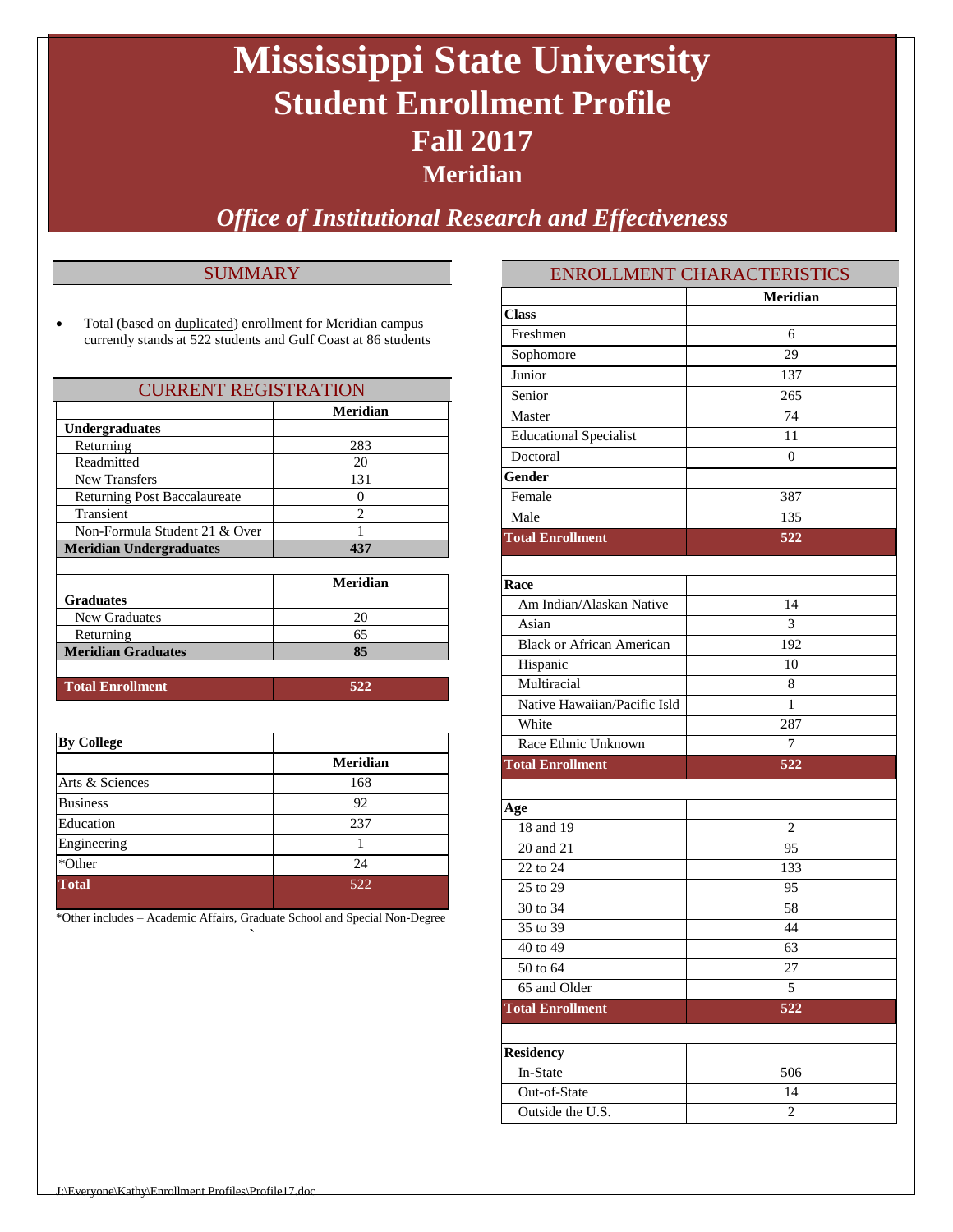# **Mississippi State University Student Enrollment Profile Fall 2017**

**Distance Education**

*Office of Institutional Research and Effectiveness*

### **SUMMARY**

 Total student enrollment for Distance Education is 1,788 students

| <b>CURRENT REGISTRATION</b>         |                           |  |
|-------------------------------------|---------------------------|--|
|                                     | <b>Distance Education</b> |  |
| <b>Undergraduates</b>               |                           |  |
| First-Time Freshmen                 | 5                         |  |
| Returning                           | 469                       |  |
| Readmitted                          | 69                        |  |
| <b>New Transfers</b>                | 218                       |  |
| <b>Returning Post Baccalaureate</b> | 1                         |  |
| Non-Formula Student 21 & Over       | 23                        |  |
| <b>Distance Undergraduates</b>      | 785                       |  |
|                                     |                           |  |
|                                     | <b>Distance Education</b> |  |
| <b>Graduates</b>                    |                           |  |
| New Graduates                       | 237                       |  |
| Returning                           | 766                       |  |
| <b>Distance Graduates</b>           | 1,003                     |  |
| <b>Total Enrollment</b>             | 1,788                     |  |

| <b>By College</b>           |                           |
|-----------------------------|---------------------------|
|                             | <b>Distance Education</b> |
| Agriculture & Life Sciences | 21                        |
| Arts & Sciences             | 789                       |
| <b>Business</b>             | 211                       |
| Education                   | 418                       |
| Engineering                 | 253                       |
| <b>Forest Resources</b>     | 14                        |
| &Other                      | 82                        |
| <b>Total</b>                | 1,788                     |

&Other includes – Academic Affairs, Graduate School and Special Non-Degree

### ENROLLMENT CHARACTERISTICS

|                                  | <b>Distance Education</b> |
|----------------------------------|---------------------------|
| <b>Class</b>                     |                           |
| Freshmen                         | 59                        |
| Sophomore                        | 71                        |
| Junior                           | 167                       |
| Senior                           | 488                       |
| Master                           | 860                       |
| <b>Educational Specialist</b>    | $\overline{0}$            |
| Doctoral                         | 143                       |
| Gender                           |                           |
| Female                           | 841                       |
| Male                             | 947                       |
| <b>Total Enrollment</b>          | 1,788                     |
|                                  |                           |
| Race                             |                           |
| Am Indian/Alaskan Native         | 9                         |
| Asian                            | 28                        |
| <b>Black or African American</b> | 239                       |
| Hispanic                         | 106                       |
| Multiracial                      | 26                        |
| Native Hawaiian/Pacific Isld     | 5                         |
| White                            | 1,346                     |
| Race Ethnic Unknown              | 29                        |
| <b>Total Enrollment</b>          | 1,788                     |
|                                  |                           |
| Age                              |                           |
| Under 18                         | 1                         |
| 18 and 19                        | $\overline{4}$            |
| 20 and 21                        | 41                        |
| 22 to 24                         | 259                       |
| 25 to 29                         | 513                       |
| 30 to 34                         | 361                       |
| 35 to 39                         | 233                       |
| 40 to 49                         | 268                       |
| 50 to 64                         | 101                       |
| 65 and Older                     | $\overline{7}$            |
| <b>Total Enrollment</b>          | 1,788                     |
| <b>Residency</b>                 |                           |
| In-State                         | 850                       |
| Out-of-State                     | 912                       |
| Outside the U.S.                 | 26                        |